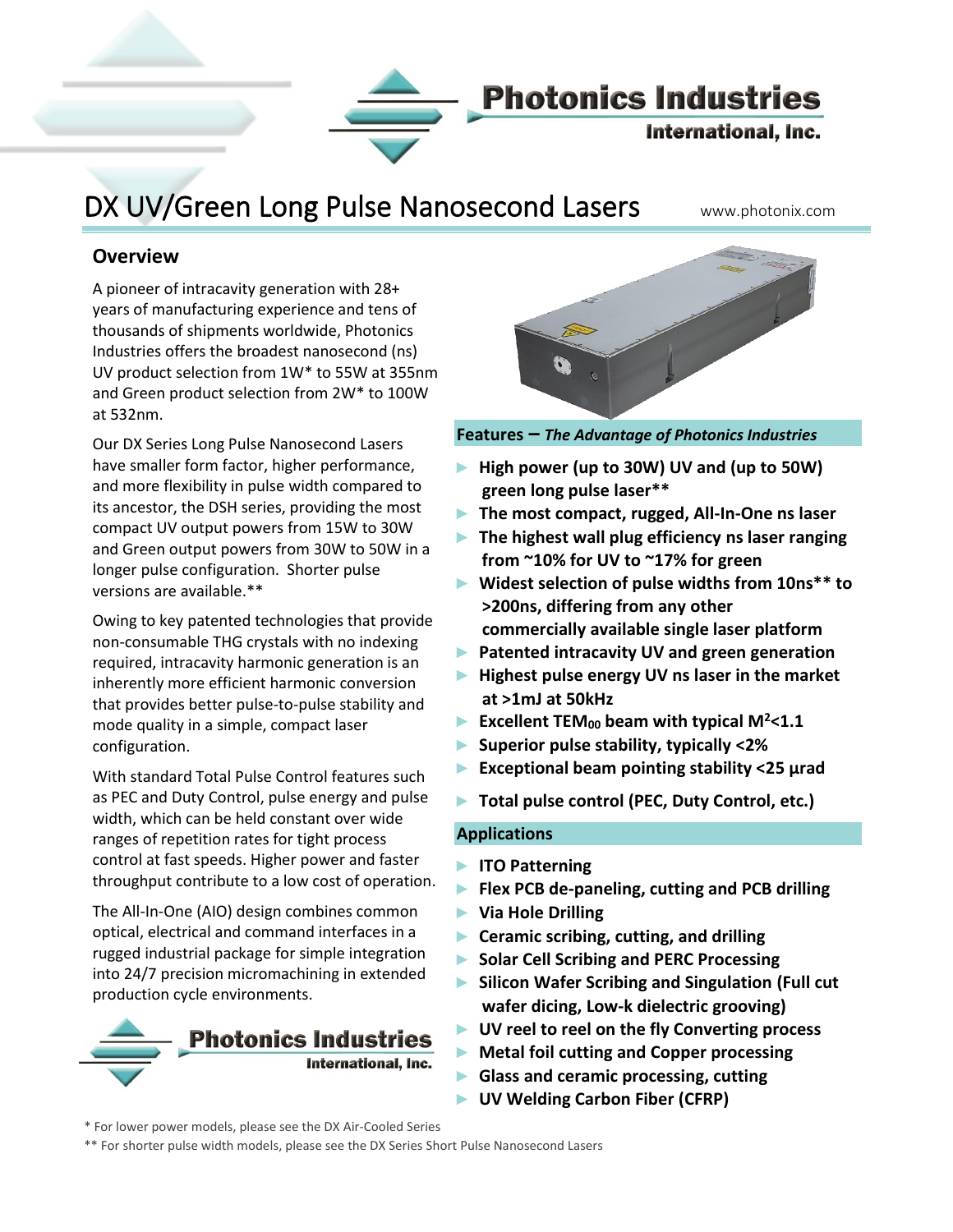# System Specifications – UV/Green-LP,-HLP Series

| <b>Specifications</b>                               | <b>Model</b>                                                            |                                  |                                  |                                  |
|-----------------------------------------------------|-------------------------------------------------------------------------|----------------------------------|----------------------------------|----------------------------------|
|                                                     | DX-355-LP                                                               | <b>DX-355-HLP</b>                | DX-532-LP                        | <b>DX-532-HLP</b>                |
| <b>Output Characteristics</b>                       |                                                                         |                                  |                                  |                                  |
| Wavelength (nm)                                     | 355 nm                                                                  |                                  | 532 nm                           |                                  |
| Average Power (W)                                   | 16 at 40 kHz<br>4 at 200 kHz                                            | 28 at 40 kHz<br>7 at 200 kHz     | 35 at 40 kHz<br>25 at 200 kHz    | 48 at 40 kHz<br>40 at 200 kHz    |
| Pulse Width (ns)                                    | ~95 at 40 kHz<br>~250 at 200 kHz                                        | ~70 at 40 kHz<br>~220 at 200 kHz | ~85 at 40 kHz<br>~340 at 200 kHz | ~65 at 40 kHz<br>~250 at 200 kHz |
| <b>Repitition Rate*</b>                             | Single shot to 200 kHz                                                  | Single shot to 250 kHz           | Single shot to 200 kHz           | Single shot to 250 kHz           |
| <b>Pulse to Pulse Stability</b>                     | $< 1.5\%$ rms                                                           |                                  |                                  |                                  |
| Long Term Stability‡                                | ±2%                                                                     |                                  |                                  |                                  |
| <b>Beam Characteristics</b>                         |                                                                         |                                  |                                  |                                  |
| <b>Polarization Ratio</b>                           | Horizontal; 100:1                                                       |                                  | Vertical; 100:1                  |                                  |
| Beam Diameter at exit                               | $^{\sim}$ 0.8 mm                                                        |                                  | $~\tilde{}$ 1 mm                 |                                  |
| <b>Beam Divergence</b>                              | $~^{\sim}$ 1.7 mrad                                                     |                                  | $\sim$ 2 mrad                    |                                  |
| <b>Beam Circularity</b>                             | > 95%                                                                   |                                  |                                  |                                  |
| Spatial Mode (M2)                                   | TEM <sub>00</sub> M <sup>2</sup> <1.2                                   |                                  |                                  |                                  |
| <b>Beam Pointing Stability</b>                      | $<$ 25 $\mu$ rad                                                        |                                  |                                  |                                  |
| <b>Operating Specifications</b>                     |                                                                         |                                  |                                  |                                  |
| Interface                                           | Ethernet / RS 232 / GUI / External TTL Triggering                       |                                  |                                  |                                  |
| Warm-up Time                                        | < 15 min from standby, < 30 minutes from cold start                     |                                  |                                  |                                  |
| <b>Electrical Requirement</b>                       | 100 to 240 V AC; or 32 V DC, 15 A                                       |                                  |                                  |                                  |
| Line Frequency                                      | 50 to 60 Hz                                                             |                                  |                                  |                                  |
| <b>Power Consumption</b><br>(Typical) (w/o Chiller) | $< 300 W$                                                               | < 400 W                          | $< 300 W$                        | $< 400 W$                        |
| <b>Ambient Temperature</b>                          | 15°C to 35°C (59°F to 95°F) Operating Range, RH 90% Max, non-condensing |                                  |                                  |                                  |
| <b>Storage Conditions</b>                           | -10°C to 40°C; Sea Level to 12,000 m; 0% to 90% RH, non-condensing      |                                  |                                  |                                  |
| <b>Physical Characteristics</b>                     |                                                                         |                                  |                                  |                                  |
| Dimensions (LxWxH)                                  | 22.5 in x 7.5 in x 3.75 in                                              |                                  |                                  |                                  |
| Weight                                              | 49 lbs                                                                  |                                  |                                  |                                  |
| <b>Cooling System</b>                               | Water-Cooled                                                            |                                  |                                  |                                  |

\*Lower rep rates (<30 kHz) performance achieved by pulse energy capping ǂ 8 hours ± 1°C

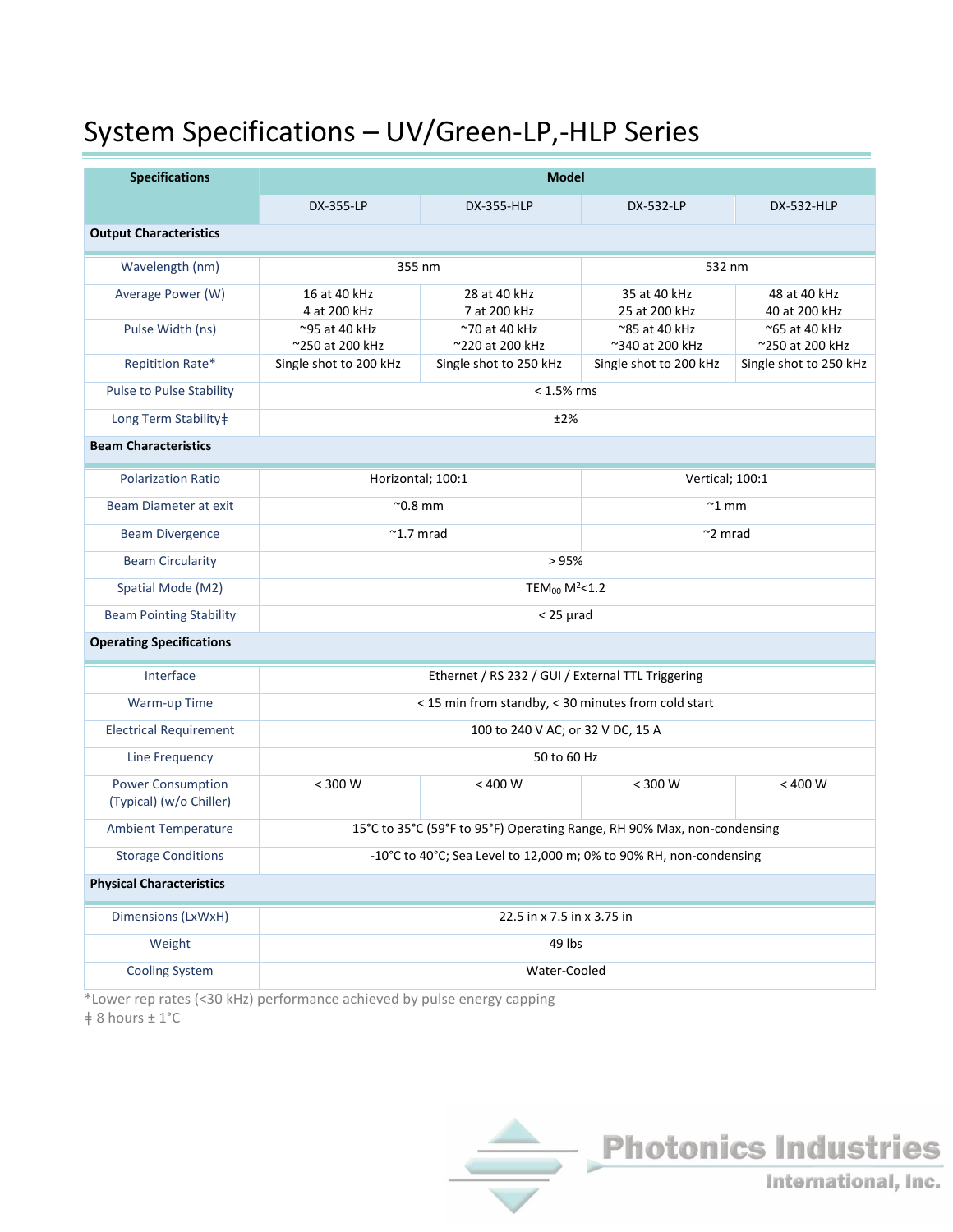## Performance Curves – UV/Green-LP,-HLP Series